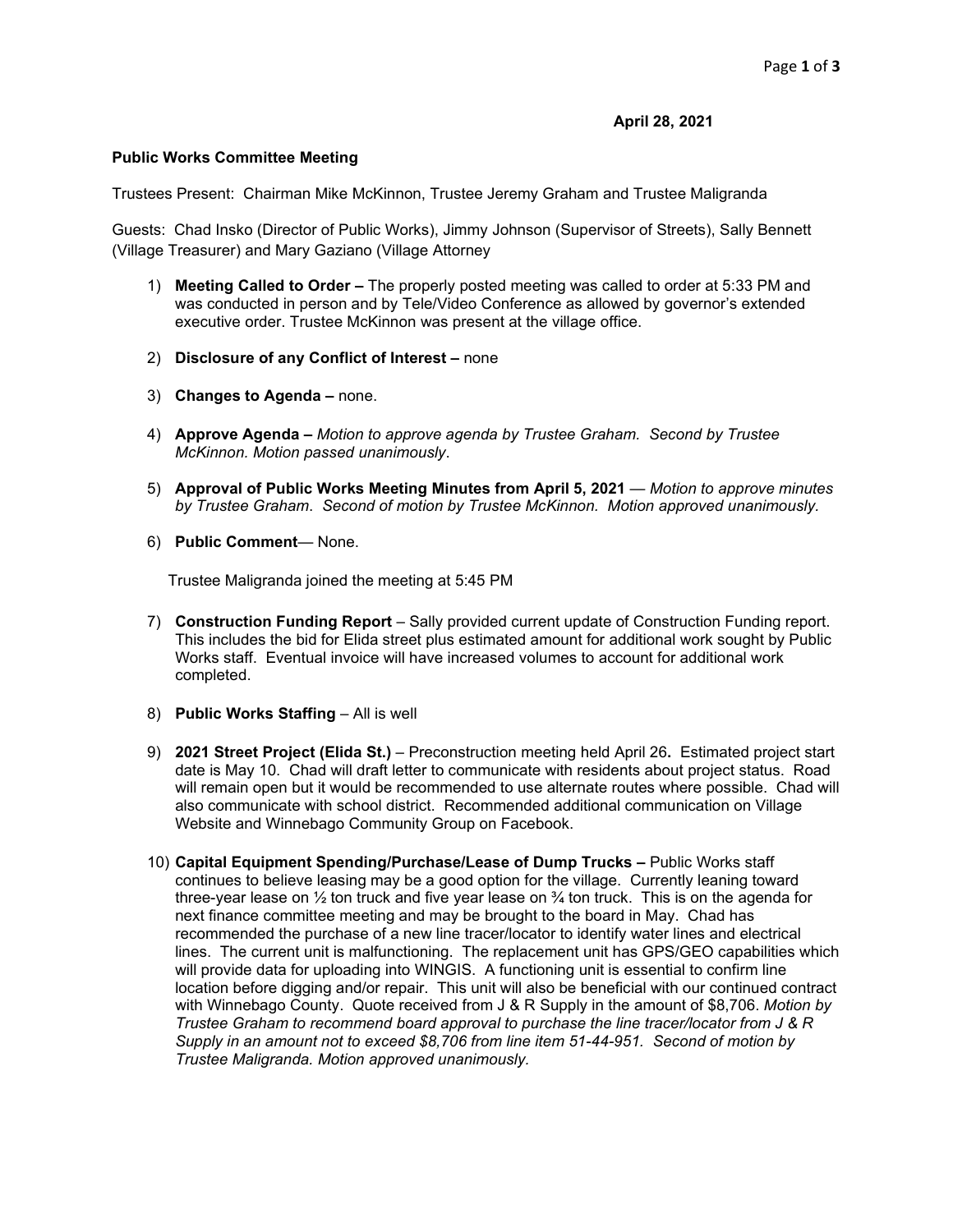- 11) **Agricultural Land Use with the village portion of Highlands Development** Documents have been executed. Status of payment is not known. Chad to request office staff close the loop with Mr. Mitchell.
- 12) **Highlands Development** Preliminary meeting with ADHOC committee held Tuesday, April 27, 2021, to discuss possible directions. The ADHOC committee is recommending for board approval for Fehr Graham to represent the village in identifying suitable developers interested in developing the property.
- 13) **RRWRD IGA Amendment #2**  No update to report.
- 14) **RRWRD Projects/Activity** No discussion.
- 15) **Water Rate Study –** *Motion by Trustee Graham to recommend board approval of the Fehr Graham proposal to complete an updated Water Rate Study in an amount not to exceed \$18,700 from 51-44-542. Second of motion by Trustee Maligranda. Motion passed unanimously.*
- 16) **Great American Cleanup April 24, 2021 –** Feedback No participants in the meeting were aware of the number of volunteers that participated. Chad indicated he provided roads maps as offered in the previous meeting. Village staff did not note any garbage bags left on village roads that needed to be picked up. Gills delivered a dumpster as they offered and have picked it up. Chad believes the volunteers with the Historical Society cleaned up within the village limits and the Boy Scouts cleaned up areas within the Township.
- 17) **Generator for Village Office –** Still on target for May installation.
- 18) **Hail Damage –** A/C repairs for village office completed. No additional update.
- 19) **Water System Upgrade – Water Meters** Still progressing but slowly. COVID complicating entrance to some residences.
- 20) **Street Maintenance/crack filling**  No discussion.
- 21) **WINGIS** No discussion
- 22) **DCEO Grant** No update.
- 23) **Retention/detention pond issues** No update.
- 24) **Salt purchase** No discussion.
- 25) **Budget issues**  Sally indicated the village should soon receive the initial 50% (\$185,000) from the American Rescue Plan stimulus package**.**
- 26) **Employee Input**  Sally provided a copy of the updated draft of the purchasing policy with updated limits for Directors and Committee Chairman. This is intended to be brought to the board in May for approval.
- 27) **New Business –** Chad indicated there is some uncertainly regarding current direction regarding water service disconnects. There are a few residents that have meet the requirements for water shut off. Appointments have been made with residents and village staff have been refused entry when they arrived at the properties. Committee members recall the board had acted to reinstate late fees at a prior meeting but no recollection on action for service disconnects. Comments were made that 40 communities within Illinois have reinstated service disconnects for delinquent